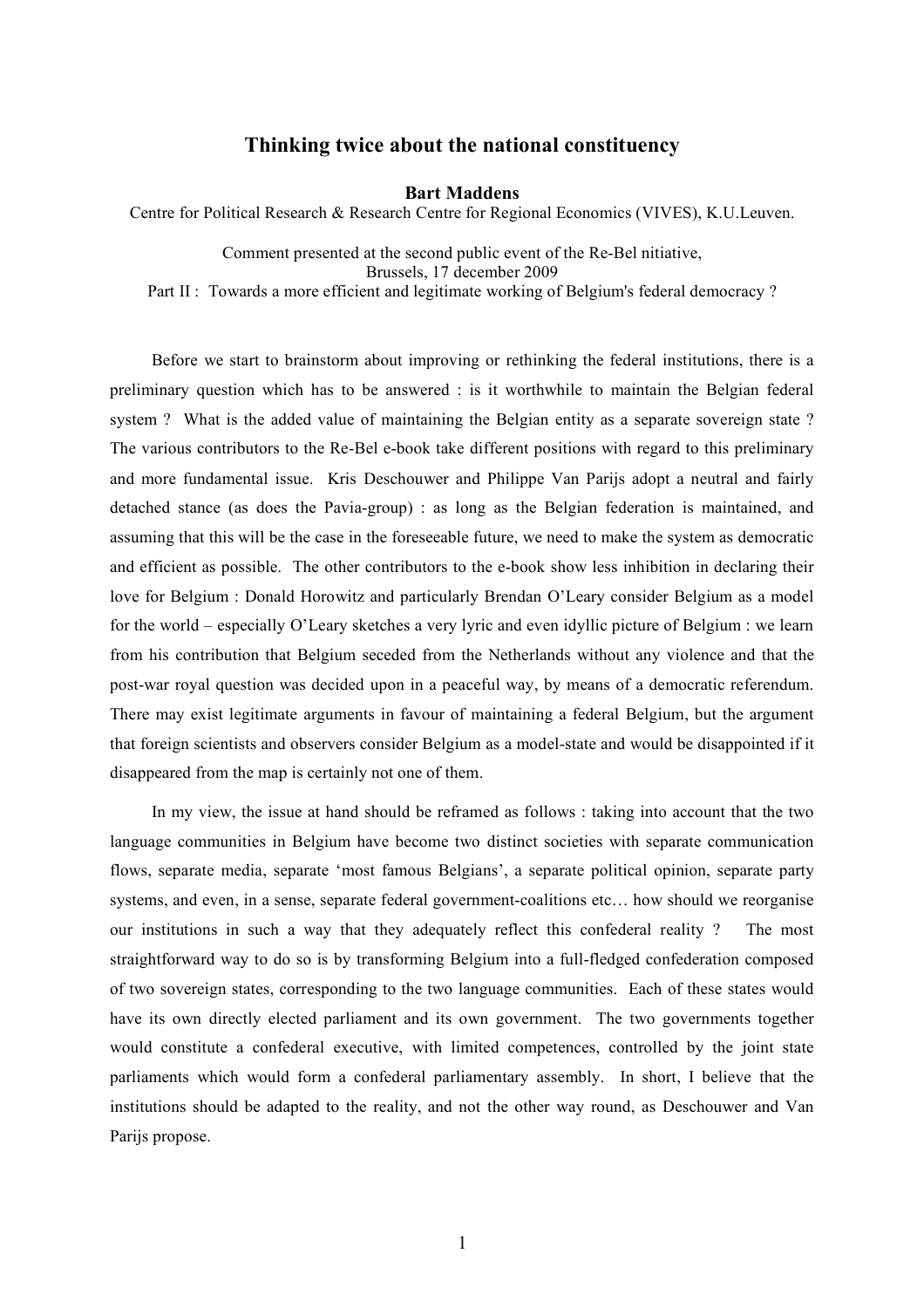For the bilingual territory of Brussels (consisting of the capital city and eighteen adjacent communalities), a form of Flemish-Francophone co-governance is the most straightforward solution. During the past decades, it has become increasingly obvious that the Brussels 'region' lacks the political and economic instruments to cope with its vast societal problems. Somewhat surprisingly, this is now also recognised by one of the 'founding fathers' of the Brussels region, Vic Anciaux, who considers the creation of a separate Brussels region as a mistake and favours the confederal cogovernance formula (*Knack* 13/1/2010). Such a system of co-governance would certainly not imply that Brussels is governed by "external powers", since Brussels forms an integral part of both the Flemish and the Francophone Community (with a guaranteed representation on the legislative as well as the executive level). Even so, it goes without saying that the inhabitants and politicians of Brussels will be extremely reluctant - put mildly - to accept such a solution, as they have, quite understandably, become addicted to the excessive and untenable degree of autonomy given to them in 1989 and 2001. That is why the Flemish politicians will most probably be obliged to use the financial needs of the Brussels 'region' as a political lever to become more involved in Brussels policy making and to get more grip on the regional policies which transcend the region and have a direct impact on the rest of Flanders.

This being said, in what follows I will attempt to put myself in the position of a more Belgianminded academic and look at the Deschouwer/Van Parijs-proposal through Belgian glasses. To what extent would the reform which they propose strengthen the Belgian federation and make it more efficient and democratic ?

To start with, there is the more theoretical counterargument that the use of the quota is a consociational device which is at odds with the integrative logic of the proposal, as I argued in the ebook. However, I take stock with the argument of the authors that institutional purity should not be the aim (and I fully acknowledge that the confederal proposal outlined above would also stand little chance in an institutional beauty contest). But even so, the quota matter raises some interesting theoretical as well as political issues, related to the nature of representation. There is need for a quota rule because the Francophones apparently do not want to be represented by moderate Flemings who have pledged to take the interests of the Francophones into account. Or at least they do not want that this trans-ethnic representation is at the expense of a 'genuine' representation by members of their own ethnic group. An important political consequence is that the Francophone votes for moderate Flemish candidates comes at the expense of other Flemish parties, presumably the more radical ones.

In their e-book reply Deschouwer and Van Parijs suggest that the election of the fifteen nationwide MP's will probably function as a quasi Prime Minister-election, comparable to the present region-wide elections of 25 senators in Flanders and 15 senators in Francophone Belgium. This would be all the more so because the introduction of a national constituency for the Chamber election should normally involve the abolishment of the direct election of 40 senators. For one thing, such a quasi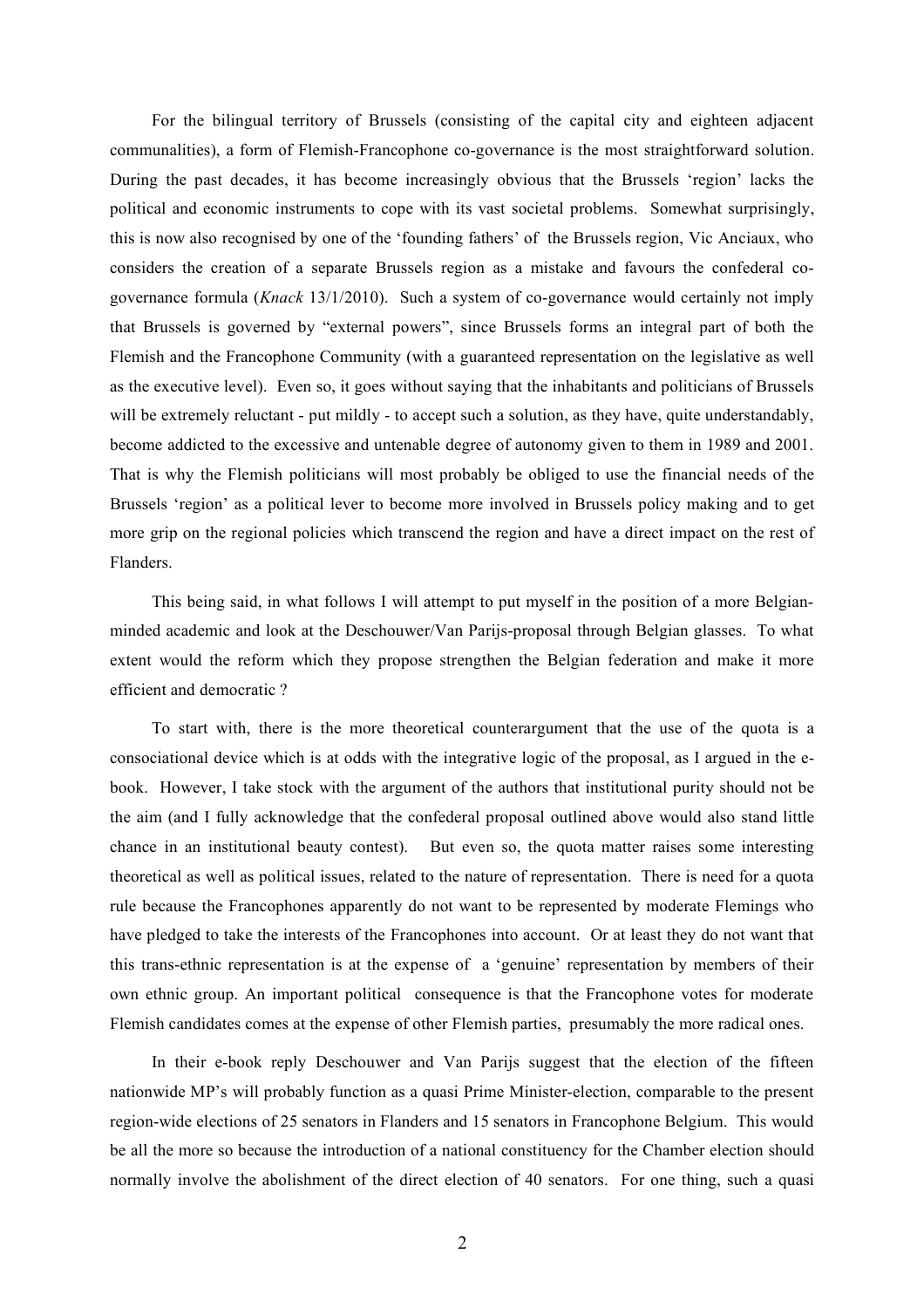PM-election is very tricky in a parliamentary system, as there is no guarantee whatsoever that the 'winner' of this election (i.e. the candidate with most preference votes) will actually become PM. This depends on the outcome of the coalition bargaining game, which is particularly unpredictable in a complex and divided country as Belgium.

The quasi PM-election dynamic will act as an extra incentive for the parties to form interethnic, bilingual lists, in addition to other such incentives in the proposal. But this also implies that the parties will face a tough decision as to who will head the bilingual list and act as figurehead and PMcandidate in the campaign. Putting together such a bilingual list will be an extremely difficult balancing act for the parties, all the more so because I suspect that Deschouwer and Van Parijs will also want to retain the present regulations concerning gender quota : too bad for Didier Reynders if Alexander De Croo or (who knows) Guy Verhofstadt would head the bilingual list of the liberals. Thus, while on the one hand the electoral system and the dynamic towards a quasi PM-election would almost force the parties to form bilingual lists, it would at the same time introduce a divisive element in these newly formed interethnic alliances. We also have to bear in mind, incidentally, that it were precisely such conflicts concerning the formation of bilingual lists in the constituency of BHV which have exacerbated the tensions between the language groups of the still unitary parties in the sixties.

In my contribution to the e-book I suggest that the direct election of the head of state in a national constituency might be a more straightforward and also easier way to create an electoral incentive for moderation. It would be easier because such a device would not interfere with the mainly consociational architecture of the Belgian institutions (such as the formal distinction between the Dutch and Francophone language groups in Chamber) or with the parliamentary logic of the system. This would be on condition that the elected president has largely ceremonial powers and acts as a 'figurehead' (to use the term coined by Duverger in his seminal article about semi-presidential systems) such as the - directly elected - president in Austria and Ireland. As a compensation for this lack of political power, the head of state should be surrounded by all the regal pump and circumstance needed to give symbolical lustre to the office. While this direct election would be quite harmless and irrelevant from a purely political and systemic point of view, it could still act as a powerful incentive for moderation, as the office of head of state would be a coveted prize for politicians.

As Deschouwer and Van Parijs correctly argue in the e-book lead article, the most crucial issue which is at the very heart of the community conflict in Belgium is the linguistic issue. That is why it is so important to assess the possible consequences of a national constituency on the language conflict in the broad sense. In a way, Flemish-minded and Belgian-minded citizens are on common ground in attempting to contain the language conflict. This is certainly in the interest of the 'flamingants', for whom the priority number one is still to preserve the unilingual Dutch public space in Flanders. But it is also in the interest of the pro-Belgian camp, since the language conflict has always been the most divisive and disruptive issue in Belgium. We can expect that the national constituency will exacerbate